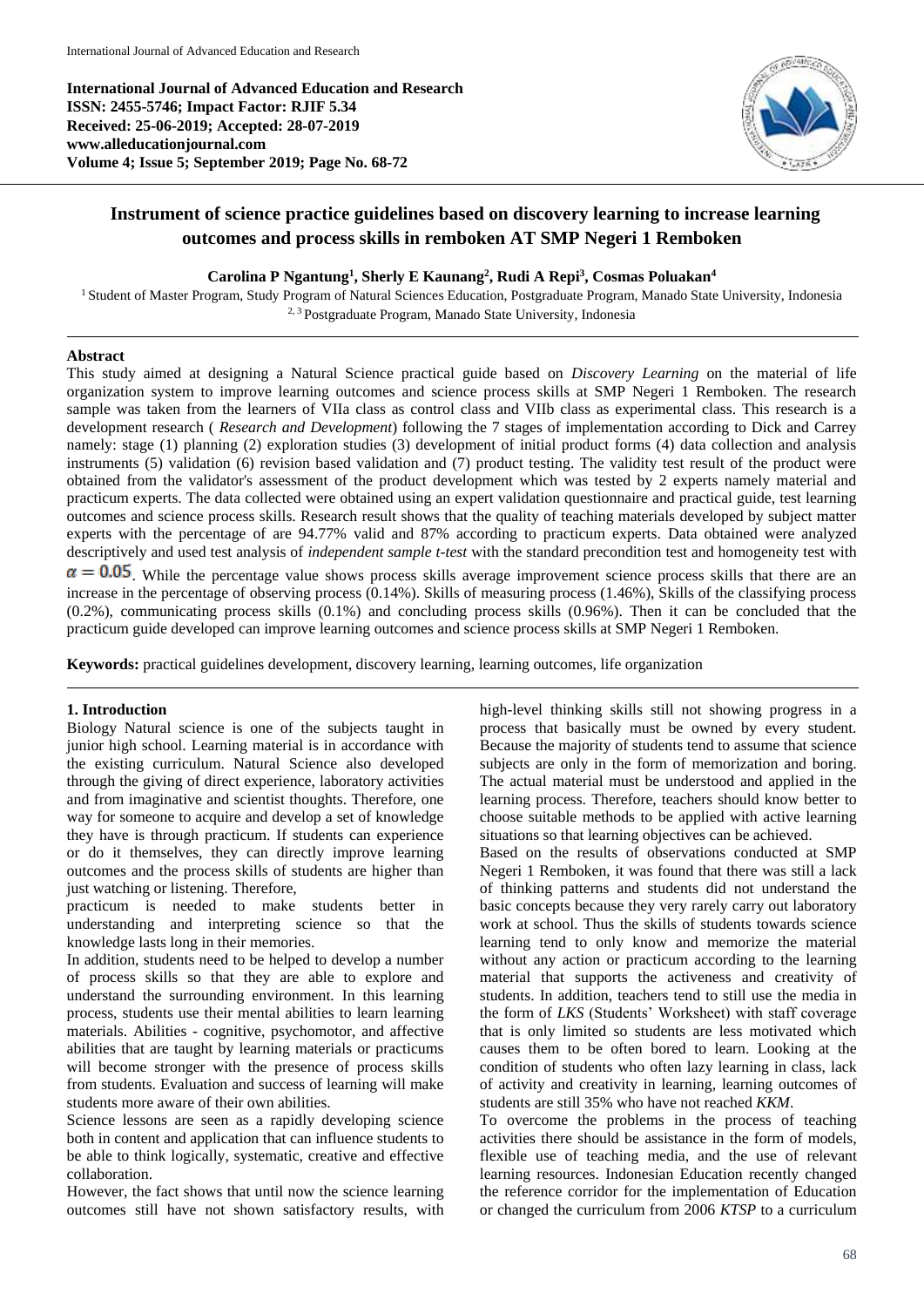that we just know as the 2013 curriculum. One of the learning models recommended in the 2013 curriculum is a *Discovery Learning* model*.*

*Discovery learning* models emphasize discovery. This model changes the conditions of learning that are passively active and creative. This model changes the *teacher* 's learning *oriented* where teachers become information centers become *student oriented* where students become active subjects of learning. Based on these facts, the authors were motivated to conduct research on "Development of *Discovery Learning* based on Science Practicum Guidelines to Improve Learning Outcomes and Process Skills of Students".

## **Research methods**

This research used development research (Research and Development) following 7 stages of implementation according to Dick and Carrey including : 1) planning (2) exploration studies (3) development of initial product forms (4) data collection and analysis instruments (5) validation (6) revising based on validation and (7) product elimination. product validity test results. This research was conducted in May 2019, taking place at SMP Negeri 1 Remboken. The target population is the entire students of VII class and affordable populations are all VIIa class as control group and VIIb as experimental group.

To obtain data of the natural science practice guidelines development on science on the life organzation system based on discovery learning, the tools (instruments) needed for collecting the data are as follow:

- 1. Interview method, The interview used in this data collection is a guided interview. Guided interviews are interviews conducted by the subject of evaluation by asking questions that have been prepared in advance. This interview method was used for analyzing media needs used in learning
- 2. The questionnaire method (survey) was used for the feasibility test and the validity of the practicum guideline test, the responses of experts and students. The type of questionnaire for the feasibility test and the validity test of the practical guide is a *checklist* that is a series of statements (which are usually short) where the respondent just needs to put a *checklist*  $(\forall)$  in the place provided.
- 3. The method of observation is done by observing the behavior of students. Observations are carried out using observation sheets that contain observational instruments and refer to the rubric of science process skills.
- 4. Test method

## **The tests given are** *pretest* **and** *post*

The *t-test* which then measured the comparison of students' mastery of concepts before and after using the science practicum product developed. Also in measuring the process skills used, the rubric consists of: observing, classifying, measuring, communicating and concluding.

Data analysis techniques in the study using SPSS 25 *software* to perform tests of normality, homogeneity, hypothesis testing and test of *independent sample T-test.* Using data obtained from before and after product use in the control class and experimental class.

The mean difference test is done to test the research hypothesis. The data analyzed are as follows.

1. Validity of the practicum guide processed from the assessment questionnaire and expert validation consisting of 2 aspects, namely the material aspects and practicum. The data obtained were analyzed by comparing the number of answers from respondents with the ideal number multiplied by 100%.

$$
P = \frac{\sum x}{\sum x_i} \times 100\%
$$
 (Arikunto, 2006)

- 2. The effectiveness of the practical guide is determined from the physical appearance aspects of the science practicum guide, the complexity of sentences and the level of readability and integrity of *discovery learning*
- 3. The implementation of the practicum guide is determined through the students' responses to the initial (small scale) trial. This test is conducted to 15 learners in VII grade at SMP SATAP Tondano. This class was not used for the control class or the experimental class

Criteria for percentage scores were obtained from expert validation, student responses, teacher responses, activeness observations and observations of characters are shown in Table 1.

**Table 1:** Percentage Criteria for Assessment Scores

| Score            | Category    |
|------------------|-------------|
| Number 0% - 20%  | Very Weak   |
| Number 21% -40%  | Weak        |
| Number 41% -60%  | Enough      |
| Number 61% -80%  | Strong      |
| Number 81% -100% | Very strong |

The indicators of success in this study are: a) The results of the validation of experts / experts achieve a percentage score> 6 1, 8 0%, b) The results of student responses reach a score of> 70% (agree). c) learning outcomes and student process skills : Average results of posttest > pretest.

#### **Results and discussion**

Based on the objectives that have been set, the difference from the average of Natural Science learning outcomes on field tests before and after using the guide practicum with assisted SPSS 25 on the pre-test grade control and post-test grade control (37.2935 and 69.2400) there is a difference of 31.94 which indicates there is a difference in the increase in learning outcomes but has not reached *KKM*, while the pretest of experimental class and the post-test of experimental class (39.5335 and 84.9475) having a difference of 45.41 which indicates an increase in student learning outcomes and has reached *KKM*. For science process skills there is an increase with percentage of observation process skills (0.14%). Skills of measuring process (1.46%), Classification process skills (0.2%), communication process skills (0.1%) and concluding process skills (0.96%).

The practical guide book page is not made back and forth so that students have many places to give or add notes which is needed when practicing. For example book page *layout* practicum guide the results of development can be seen in the following figure :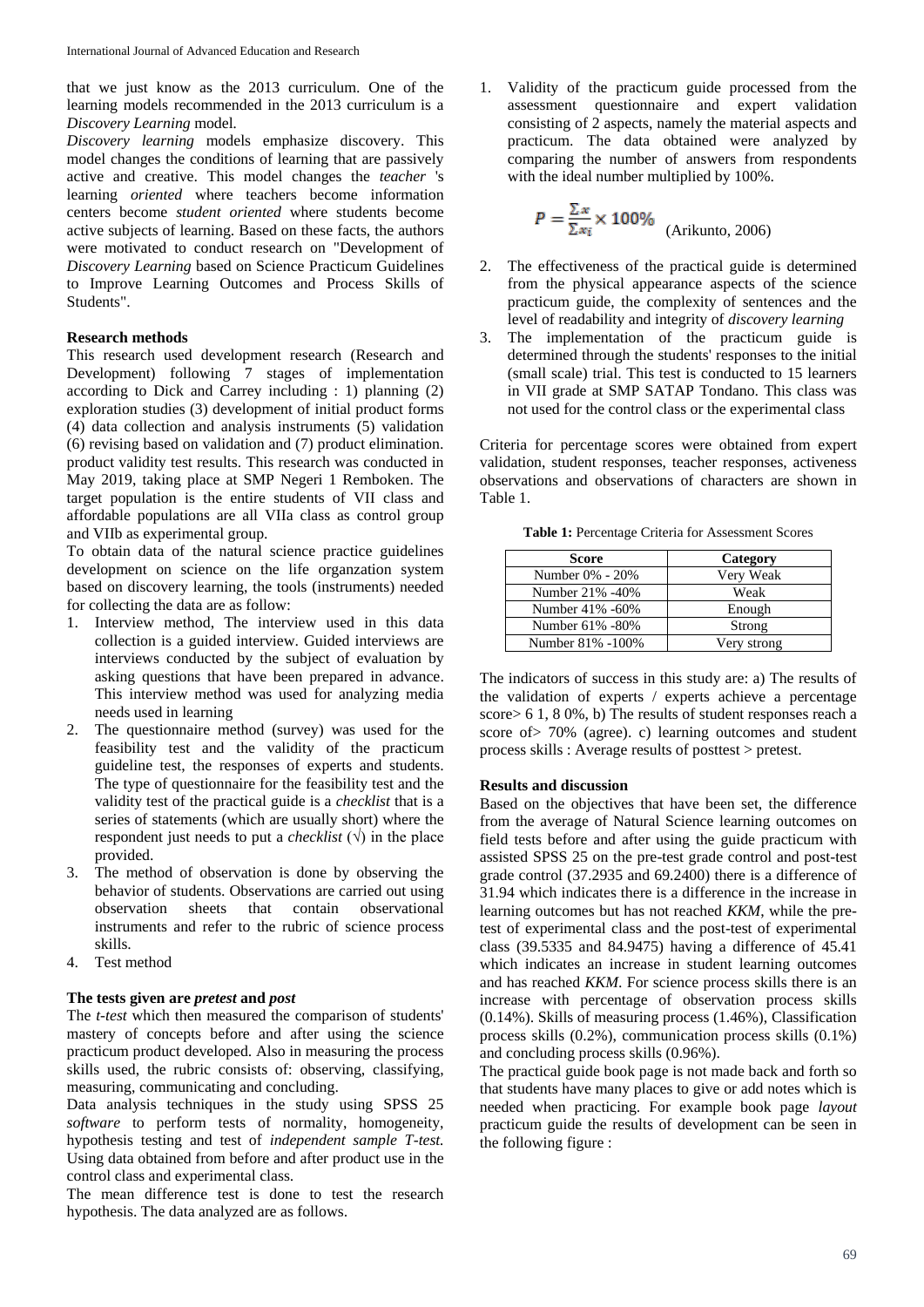

**Fig 1:** Figure of front cover

#### **Validation Analysis of Practicum Guide Experts**

*Draft* handbook practicum then get validation by material experts and practicum.

1) Test material experts for IPA practicum guidance products based on *discovery learning* consist of 2 experts, namely the first expert lecturer in biology education who holds a professor and employs cell biology courses, learning strategies to teach and has many learning experiences in scientific subjects in biology majors and in the graduate program. The second expert is a lecturer who holds a doctorate in education who is an expert in *discovery learning* models.

Amount of percentage value from material experts:

Total of obtained score x 100% Total of maximum score

$$
=\frac{182}{196}\,x\,\,100\% = 94,\,77\%
$$

The assessment of material experts is in a very strong category with a number of 94.77% meaning that the material that has been developed has a good assessment so that it can already be used in research

2. The practicum guide expert test consists of 2 biology lecturers. The first was a guide expert with a doctorate in biological sciences who had served as head of a laboratory in the department of biology and currently serves as chair of biology at Manado state university. While the second expert is a lecturer who is an expert in the field of zoology and has served as secretary of biology at Manado state university.

So that these two experts are very suitable to validate the IPA practicum product guide based on discovery learning.

Amount of percentage value from practicum guide expert:

Total of obtained score  
Total of maximum score  

$$
\frac{206}{238} \times 100\% = 87\%
$$

The assessment of the practicum guide expert was in a very strong category with a 87% number, meaning that the developed guide received a good assessment so that it could already be used in field research.

To be able to assess the skills of students can use the descriptor for science process skills rubric. The total of improvement in posttest group process skills k ontrol class and experiment can be seen in table 2.

**Table 2:** Total of Improvement of Process Skills in the post-test of the control and experimental group can be seen in

| <b>Process skills</b> | Average Score (%) |
|-----------------------|-------------------|
| 1. Observing          | 0.14%             |
| 2. Measuring          | 1.46%             |
| 3. Classifying        | $0.2\%$           |
| 4. Communicating      | 0.1%              |
| 5. Making Inference   | 0.96              |

In addition, the learning outcomes of the control class and experiment for pretest and posttest can be seen in table 3.

**Table 3:** Data of the Learning Outcomes in Control Class

| <b>Name of students</b> | <b>Pretest</b> | <b>Posttest</b> |
|-------------------------|----------------|-----------------|
| UCKB-001                | 57.50          | 70.77           |
| <b>UCKB-002</b>         | 50.22          | 68.90           |
| <b>UCKB-003</b>         | 40.33          | 60.40           |
| <b>UCKB-004</b>         | 38.28          | 60.00           |
| <b>UCKB-005</b>         | 45.56          | 69.33           |
| <b>UCKB-006</b>         | 52.45          | 72.86           |
| <b>UCKB-007</b>         | 63.11          | 61.34           |
| UCKB-008                | 10.57          | 70.05           |
| <b>UCKB-009</b>         | 15.89          | 890.22          |
| <b>UCKB-010</b>         | 13.27          | 68.00           |
| UCKB-011                | 21.65          | 62.70           |
| <b>UCKB-012</b>         | 38.02          | 58.62           |
| <b>UCKB-013</b>         | 11.42          | 75.22           |
| <b>UCKB-014</b>         | 44.45          | 69.45           |
| <b>UCKB-015</b>         | 10.34          | 57.97           |
| <b>UCKB-016</b>         | 52.71          | 78.22           |
| <b>UCKB-017</b>         | 25.89          | 70.82           |
| UCKB-018                | 45.67          | 70.22           |
| <b>UCKB-019</b>         | 54.27          | 78.89           |
| <b>UCKB-020</b>         | 54.27          | 80.78           |

**Table 4:** Data of the experimental class learning outcomes data

| Name of students | <b>Pretest</b> | P osttest |
|------------------|----------------|-----------|
| <b>UCKB-001</b>  | 57.50          | 81.01     |
| <b>UCKB-002</b>  | 50.22          | 85.31     |
| <b>UCKB-003</b>  | 40.33          | 75.54     |
| <b>UCKB-004</b>  | 38.28          | 87.48     |
| <b>UCKB-005</b>  | 45.56          | 84.75     |
| <b>UCKB-006</b>  | 52.45          | 65.66     |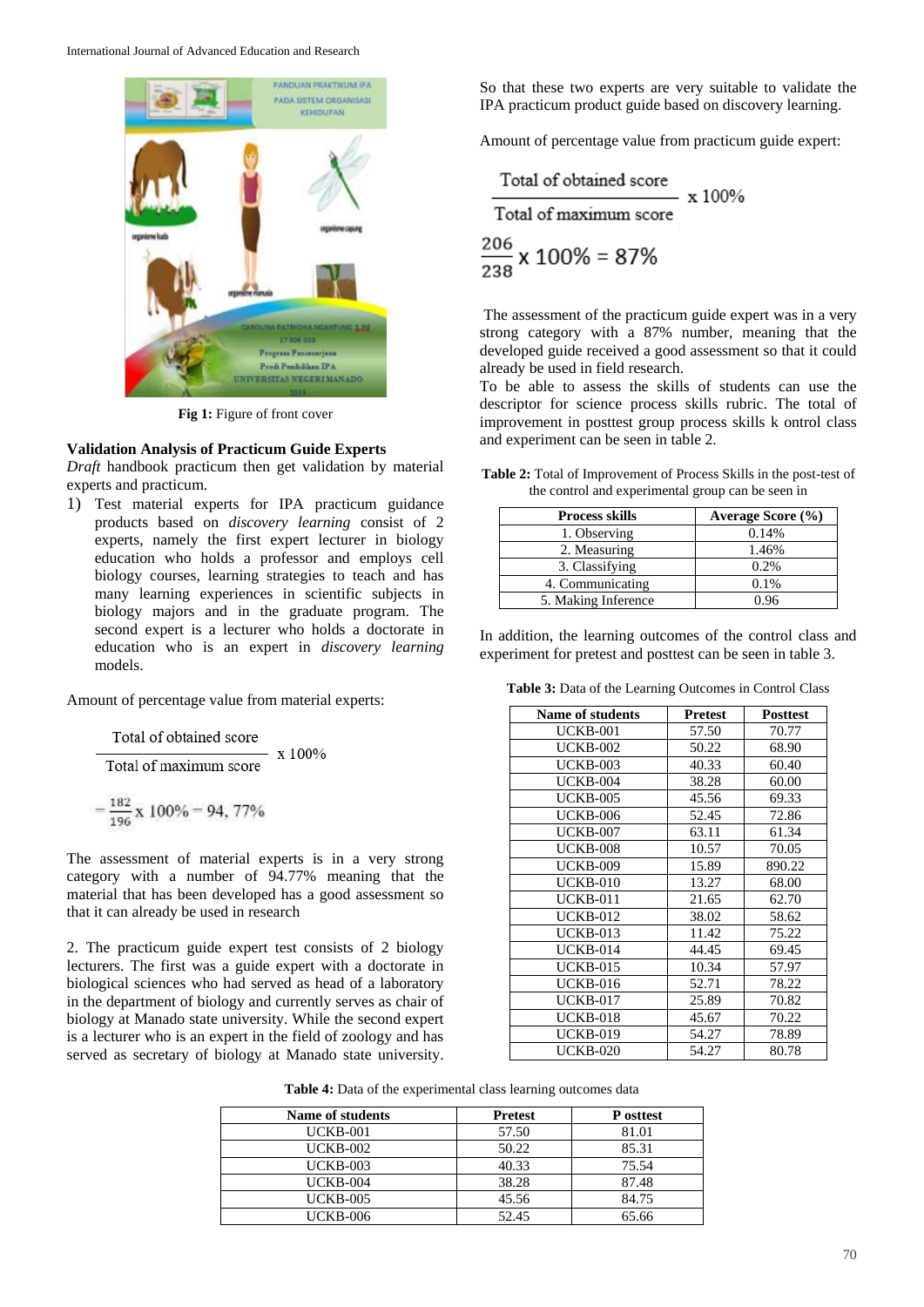| <b>UCKB-007</b> | 66.43 | 87.50 |
|-----------------|-------|-------|
| <b>UCKB-008</b> | 10.57 | 94.76 |
| <b>UCKB-009</b> | 15.89 | 97.19 |
| <b>UCKB-010</b> | 13.27 | 91.26 |
| <b>UCKB-011</b> | 21.65 | 82.29 |
| <b>UCKB-012</b> | 38.02 | 78.02 |
| <b>UCKB-013</b> | 55.01 | 65.59 |
| <b>UCKB-014</b> | 44.45 | 81.62 |
| <b>UCKB-015</b> | 8.23  | 84.35 |
| <b>UCKB-016</b> | 52.71 | 78.67 |
| <b>UCKB-017</b> | 25.89 | 90.48 |
| <b>UCKB-018</b> | 45.67 | 92.87 |
| <b>UCKB-019</b> | 54.27 | 96.65 |
| <b>UCKB-020</b> | 54.27 | 98.04 |
|                 |       |       |

**Table 5:** Data Normality Test Results

|           | <b>Kolmogorov-Sminory</b>        |      |    | <b>Shapiro - Wilk</b> |                   |     |      |
|-----------|----------------------------------|------|----|-----------------------|-------------------|-----|------|
|           | df<br><b>Stastistic</b><br>Kelas |      |    | <b>Sig</b>            | <b>Stastistic</b> | df  | Sig  |
| SMPN1Rem- | Cont                             | 166  | 20 | 149                   | .894              | .20 | .032 |
| Pretest   | Exp                              | 166  | 20 | 153                   | .910              | .20 | .036 |
| SMPN1Rem- | Cont                             | 132  | 20 | $200*$                | 934               | 20  | .184 |
| ttest     | Exp                              | .087 | 20 | .200                  | .944              | 20  | .032 |

The results of this normality test aim to determine whether the samples taken are from populations that are normally distributed or not. Based on table 5 the results of the normal test data show that the value obtained> from the value, seen in the *Shapiro-Wilk* column so that the data can be concluded to be normally distributed.

**Table 6:** Test Results for data Homogenity

|                                                              |      |               | Levene'S | df1 df2 |    | Sig |  |
|--------------------------------------------------------------|------|---------------|----------|---------|----|-----|--|
| Prettest value                                               | excl | Based on Mean |          |         | 38 | 026 |  |
| 38<br>791<br>.099<br>Based on Mean<br>Posttest value<br>excl |      |               |          |         |    |     |  |
| a Lilliefors Significance Correction                         |      |               |          |         |    |     |  |

a. Lilliefors Significance Correction

If it is measured significant more than 0.05, then it can be said that the variant of the data used is homogeneous. In table 6 it can be seen that the data for the post-test is more than the significance value of 0.05 while for the *pre-test it is*

found that the data obtained is slightly smaller than the significance value of 0.05 so that the data can be considered homogeneous.

|  |  |  |  |  | Table 7: The average results of the experimental class and the control class |
|--|--|--|--|--|------------------------------------------------------------------------------|
|--|--|--|--|--|------------------------------------------------------------------------------|

|            | <b>Class</b> | N  | M ean | <b>Std. Deviation</b> |
|------------|--------------|----|-------|-----------------------|
| SMPN 1Rem- | Cont         | 20 | 37.29 | 17.779                |
| Pretest    | Exp          | 20 | 39.53 | 17.548                |
| SMPN 1Rem- | Cont         | 20 | 69.24 | 7.226                 |
| Posttest   | Exp          | 20 | 84.94 | 9.333                 |

Based on the above data it can be seen that for the control class and experimental class the average value is very different for both the *pre-test* and *post-test* values. The average value of the pretest in the control class is only 69.24 while the average value of the *posttest* in the experimental class can reach 84.94. from these results it can be concluded that the use of products developed can increase the average learning outcomes of students.

Next to assess how the activeness of students and the facts and concepts in practical activities are assessed using the process skills rubric.

| <b>Table 8:</b> Total Number of KPS in the Control Class and Experimental Class |
|---------------------------------------------------------------------------------|
|---------------------------------------------------------------------------------|

|    | <b>Skills Aspect</b>   | <b>Control and Experimental</b>                      |      |           |  |  |  |
|----|------------------------|------------------------------------------------------|------|-----------|--|--|--|
| NO | <b>Science Process</b> | <b>Posttest</b><br><b>Remarks</b><br><b>Prettest</b> |      |           |  |  |  |
|    | Observing              | 0.63                                                 | 0.77 | Increased |  |  |  |
|    | Measuring              | 0.36                                                 | 1.82 | Increased |  |  |  |
|    | Analyzing              | 0.62                                                 | 0.82 | Increased |  |  |  |
|    | Communicating          | 0.31                                                 | 0.41 | Increased |  |  |  |
|    | Making Inference       | 0.26                                                 | 1.52 | Increased |  |  |  |

Furthermore, hypothesis testing is done by using *independent* SPSS test *software sample t-test*. the test results are seen in table 9.